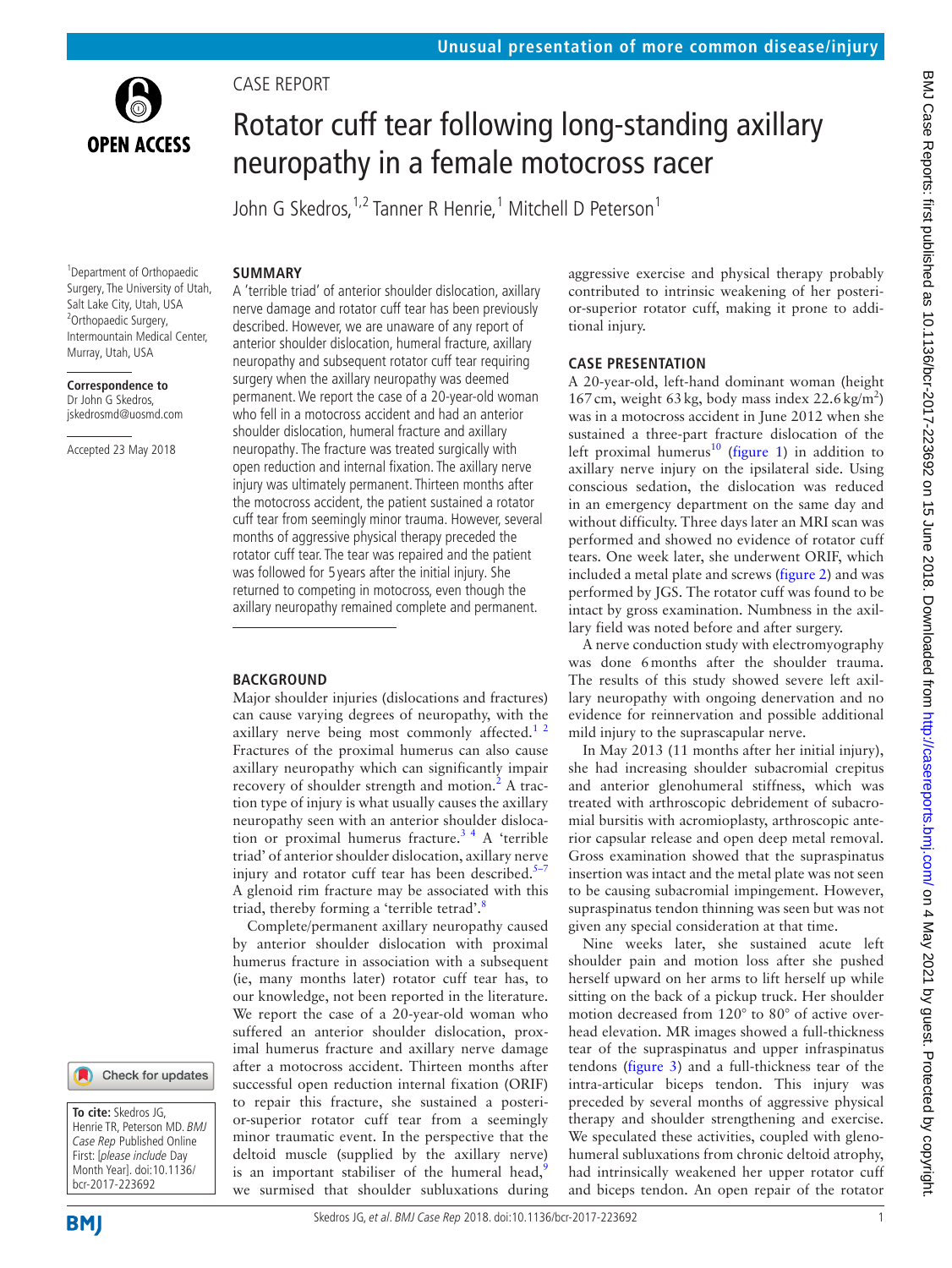

**Figure 1** Radiographs from the emergency department showing (A) the postreduction view and the three-part fracture and (B) the dislocation view prior to reduction, which shows the widely displaced greater tuberosity part of the fracture.

<span id="page-1-0"></span>cuff tear with biceps tenodesis was performed in July 2013 by JGS.

#### **Outcome and follow-up**

At 5years after the motocross injury to the shoulder of her dominant side and just over 3years after the rotator cuff repair, the patient's deltoid function had not returned. The patient's shoulder functions and health status before the rotator cuff repair and 3–5years later are listed in [table](#page-1-3) 1. Despite complete and permanent axillary neuropathy, there was substantial improvement in both pain and ability to perform shoulder-specific tasks. Active flexion and abduction were both 135° [\(figure](#page-2-0) 4). There was also no scapular winging and a negative lift off test. At that time, she had continued mild achy pain of the shoulder with use, but this did not require pain medication other than occasional non-steroidal anti-inflammatory drugs. She had a positive demeanour about the function of her shoulder injury. The patient

<span id="page-1-1"></span>

**Figure 2** Radiographs showing (A) the patient's proximal humerus fracture, shown here 1week after the closed reduction of the anterior glenohumeral dislocation and (B) treatment of the fracture with a metal plate and screws.



**Figure 3** MR images of the patient's rotator cuff tear. The white arrow heads indicate metal screws that traverse from the plate (\*) that is on the lateral surface of the upper humerus. The back arrows indicate the area of the supraspinatus tendon tear.

<span id="page-1-2"></span>had essentially the same follow-up data at her 4-year and 5-year follow-ups; she had a lowered ability to perform in the 'sports/ performing arts module' of the Disabilities of the Arm, Shoulder and Hand (DASH). This was due to an inability to return to the same elite level of motocross performance as before. The limitation of motion was secondary to deltoid atrophy and was not attributable to fracture malunion [\(figure](#page-2-1) 5). However, she had made several adjustments to continue motocross racing including using a steering stabiliser on her motorcycle to reduce handlebar shaking and a foam-filled EVS (Walworth, Wisconsin, USA) brace to protect her left shoulder in case of falls during racing. She also regularly exercised with a BOSU ball (meaning BOth Sides Up; Hedstrom, Ashland, Ohio, USA) that she modified by

<span id="page-1-3"></span>

| Table 1<br>Surveys and range of motion scores |                      |                           |                              |
|-----------------------------------------------|----------------------|---------------------------|------------------------------|
|                                               | Before RCR*          | 3 years after<br>RCR*     |                              |
| 10 cm VAS score for pain                      | $\mathbf{0}$         | $\overline{2}$            |                              |
| ASES score                                    | 75                   | 65                        | (Best is 100)                |
| Simple shoulder test                          | nine out of 12       | 11 out of 12              | $(12$ is best)               |
| <b>DASH</b> score                             |                      |                           |                              |
| <b>Total</b>                                  | 23.3                 | 16.7                      | (Best is 0, worst is<br>100) |
| Work                                          | 0                    | 0                         |                              |
| Sports/performing arts                        | 37.5                 | 50                        |                              |
| Short-Form 36 (SF-36)                         |                      |                           |                              |
| Physical functioning                          | 80                   | 85                        | (Best is 100 for all)        |
| Role physical                                 | 25                   | 100                       |                              |
| <b>Bodily pain</b>                            | 74                   | 72                        |                              |
| General health                                | 80                   | 100                       |                              |
| Vitality                                      | 50                   | 80                        |                              |
| Social functioning                            | 100                  | 100                       |                              |
| Role emotional                                | $\Omega$             | 100                       |                              |
| Mental health                                 | 76                   | 88                        |                              |
| Date                                          | <b>Action</b>        | Active range of<br>motion |                              |
|                                               | Forward flexion      | 135                       |                              |
|                                               | Abduction            | 135                       |                              |
|                                               | External             |                           |                              |
|                                               | rotation             | 65                        |                              |
|                                               | Internal rotation 60 |                           |                              |
|                                               | Extension            | 45                        |                              |
| 4 years after injury                          | Adduction            | 45                        |                              |

ASES, American Shoulder and Elbow Surgeons; DASH, Disabilities of the Arm, Shoulder and Hand; RCR, rotator cuff repair; VAS, Visual Analogue Scale.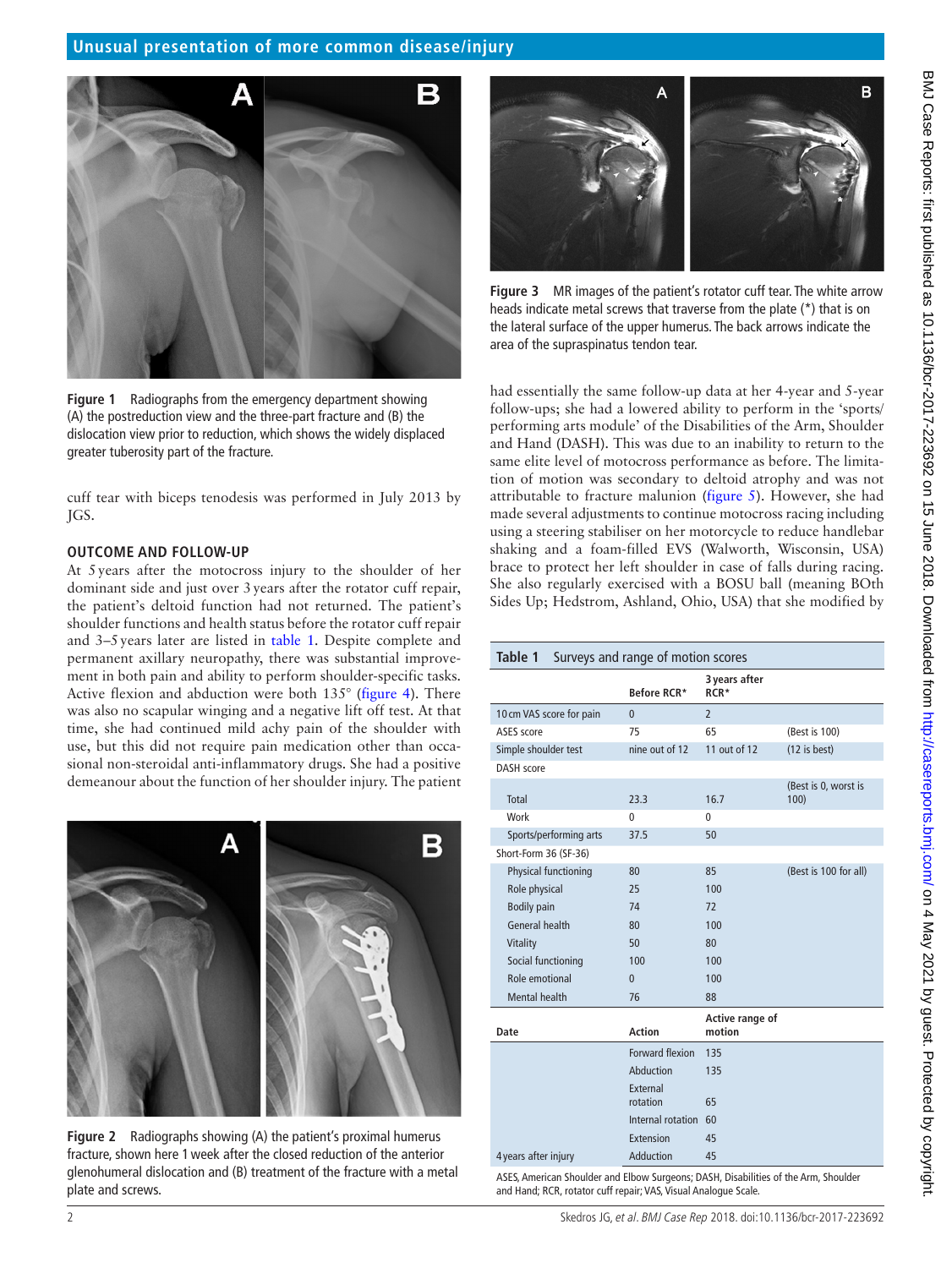

**Figure 4** Photographs of our patient at the 4-year follow-up.

adding a motorcycle handlebar attachment. The BOSU ball is meant to create an unstable surface for resistance training.<sup>11</sup>

#### **Discussion**

Although a triad of shoulder dislocation/fracture, axillary nerve injury and rotator cuff tear has been described as occurring during one traumatic event, our patient's rotator cuff tear occurred 13 months after her initial shoulder injury. The characteristics and timeframe of our patient's shoulder injuries and the long-term follow-up makes her case unique. There are studies that report long-term follow-up of patients with permanent complete or partial axillary neuropathy. One study showed that 11 out of 11 athletes with axillary nerve damage caused by tackling opposing players in football (9 out of 11) and hockey collisions (2 out of 11) never regained full nerve function (range of follow-up:  $31-276$  months).<sup>12</sup> Although these patients never regained full nerve function, the majority (10 of 11) were able to return to their preinjury levels of activities, including professional athletics. Unlike our case, none of the 11 patients were reported to have



<span id="page-2-1"></span>**Figure 5** Radiographs obtained at 4-year follow-up. Metal suture anchors can be seen from the rotator cuff repair that was done 3 years prior.

<span id="page-2-0"></span>sustained a RCT during the time that their axillary neuropathy was deemed permanent. Another study described three cases of axillary nerve palsy (one of which occurred from a traumatic high speed motorcycle accident) in which all three patients eventually regained significant improvements in range of motion, even though there was complete denervation of the deltoid in all three cases. $^{13}$  But unlike our patient, these three patients did not have a subsequent rotator cuff tear.

For patients with brachial plexus palsy and deltoid paralysis, trapezius transfer is a way to regain shoulder elevation.<sup>[14](#page-3-10)</sup> This procedure has been shown to increase range of motion and strengthen abduction and flexion. In addition, the trapezius transfer increases shoulder stability. Elhassan *et al*[15](#page-3-11) suggest that transfer of the lower trapezius is a potential solution for an irreparable posterosuperior rotator cuff tear. Although considered in our case, these types of procedures were not performed because our patient had already achieved superior ranges of flexion, abduction and external rotation compared with Elhassan and co-workers['15](#page-3-11) patients who underwent lower trapezius transfer. Furthermore, she did not have evidence of shoulder instability.

Our patient's better than expected range of active motion may be partially explained by her use of a modified BOSU ball. The literature on using unstable surfaces for resistance training and rehabilitation shows that while unstable surfaces may be the optimal exercise for athletes, they may be favourable for rehabilitation after shoulder injuries that result in significant weakness.<sup>11</sup> Our patient created a BOSU ball with handlebar attachments to simulate motocross activity, and this may have enhanced her ability to fully return to motocross activities in addition to gaining shoulder motion and strength. This innovative approach to resistance training simulates the rough, uneven surfaces and the wobble or shimmy felt in the handlebars by an off-road motorcyclist.